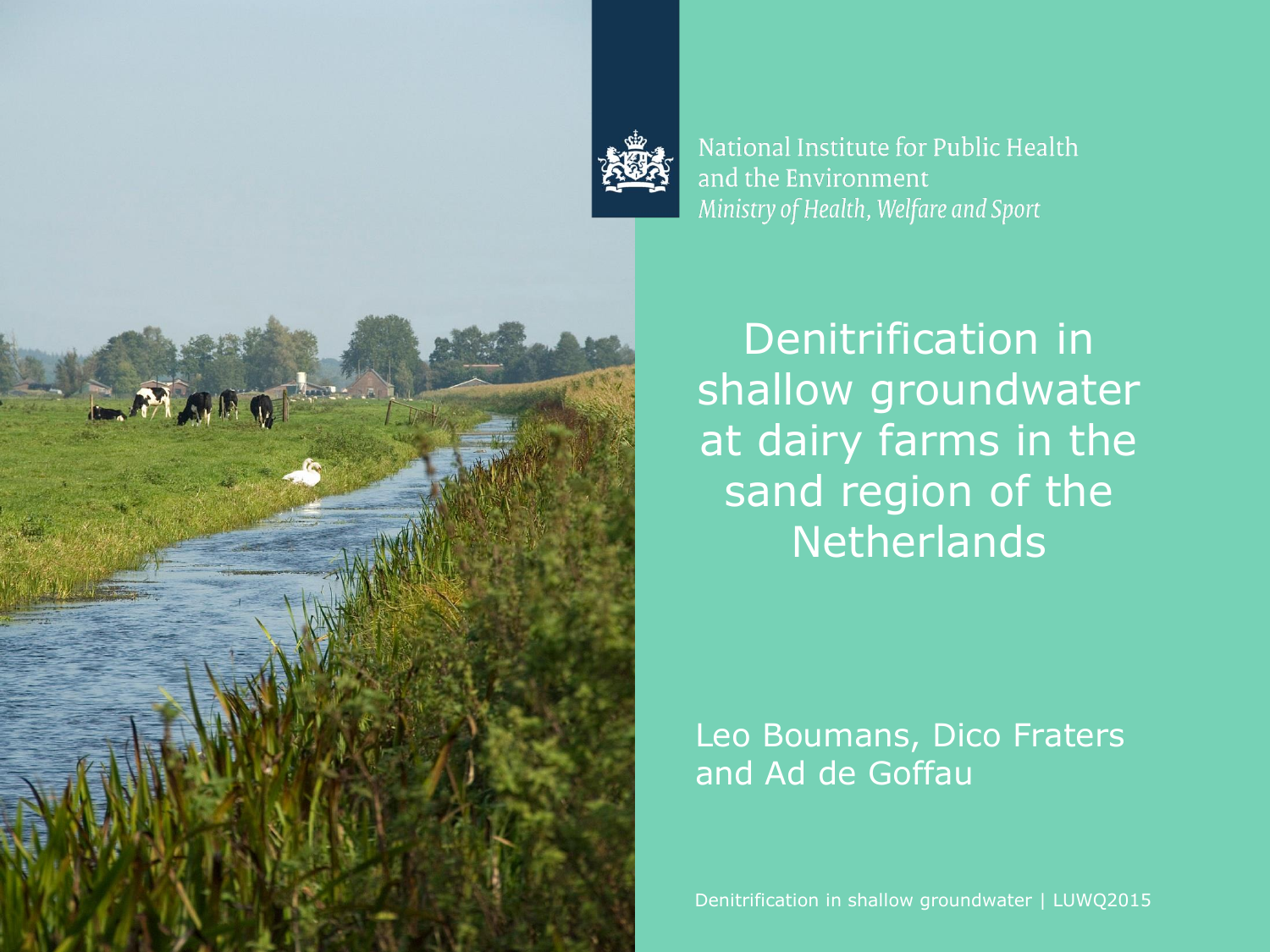

National Institute for Public Health and the Environment Ministry of Health, Welfare and Sport



### **Contents**

- 1. Introduction
- 2. Research goal
- 3. Data collection and modelling
- 4. Limitations
- 5. Result & discussion
- 6. Conclusion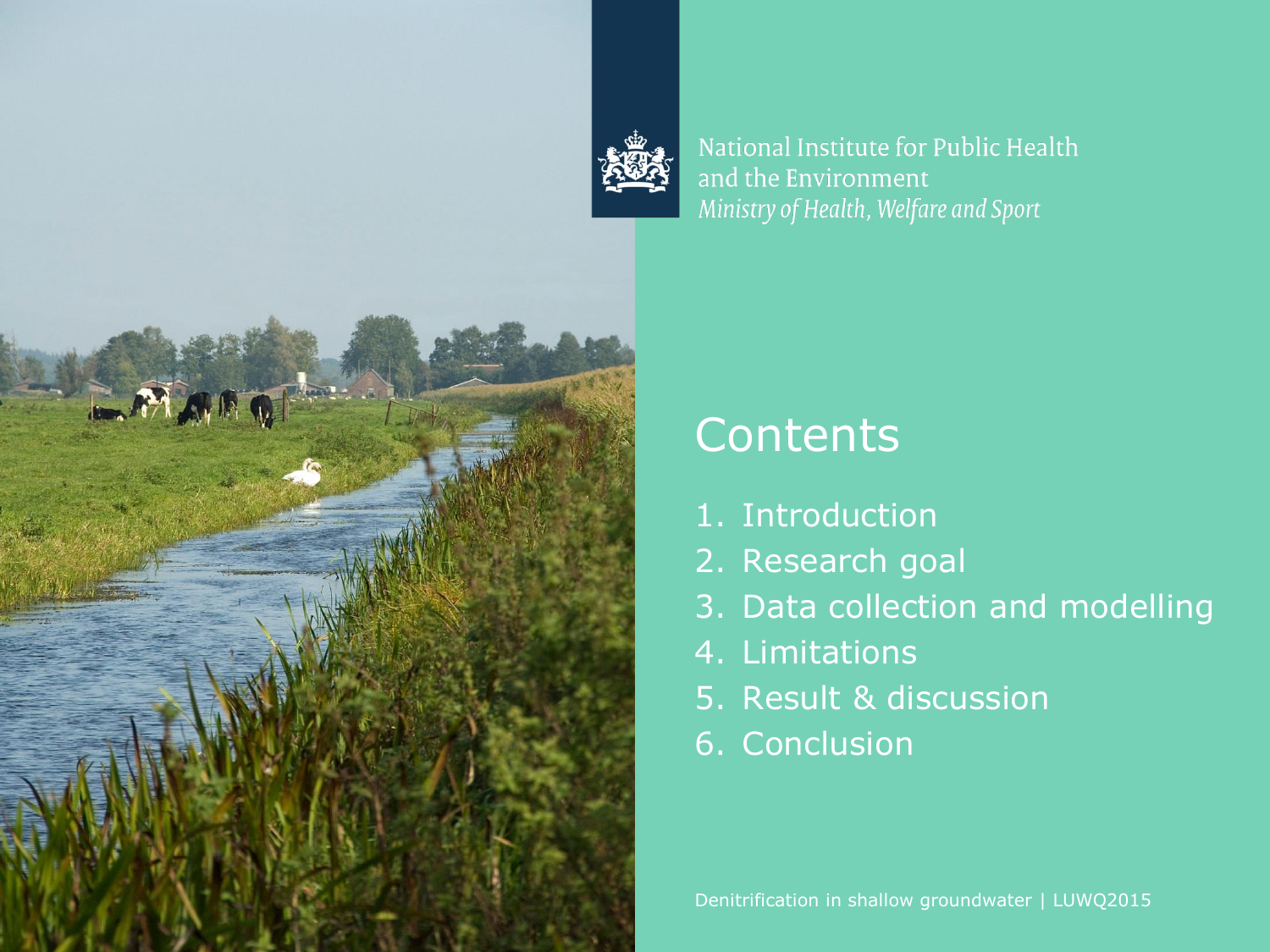

## 1. Introduction

- About 50% of nitrogen application is used by grassland on sandy soils; 50% of nitrogen surplus or less leaches; This "less" depends on the groundwater table.
- The Netherlands have shallow groundwater tables; mostly  $< 2m$ below surface level. The critical nitrogen surplus for exceeding 50 mg/l in the upper groundwater depends on this groundwater table.
- Critical nitrogen surpluses are based presently on an out of date soil map for groundwater tables and on field research results of 1988.
- There is more recent information available to calculate critical nitrogen surplusses.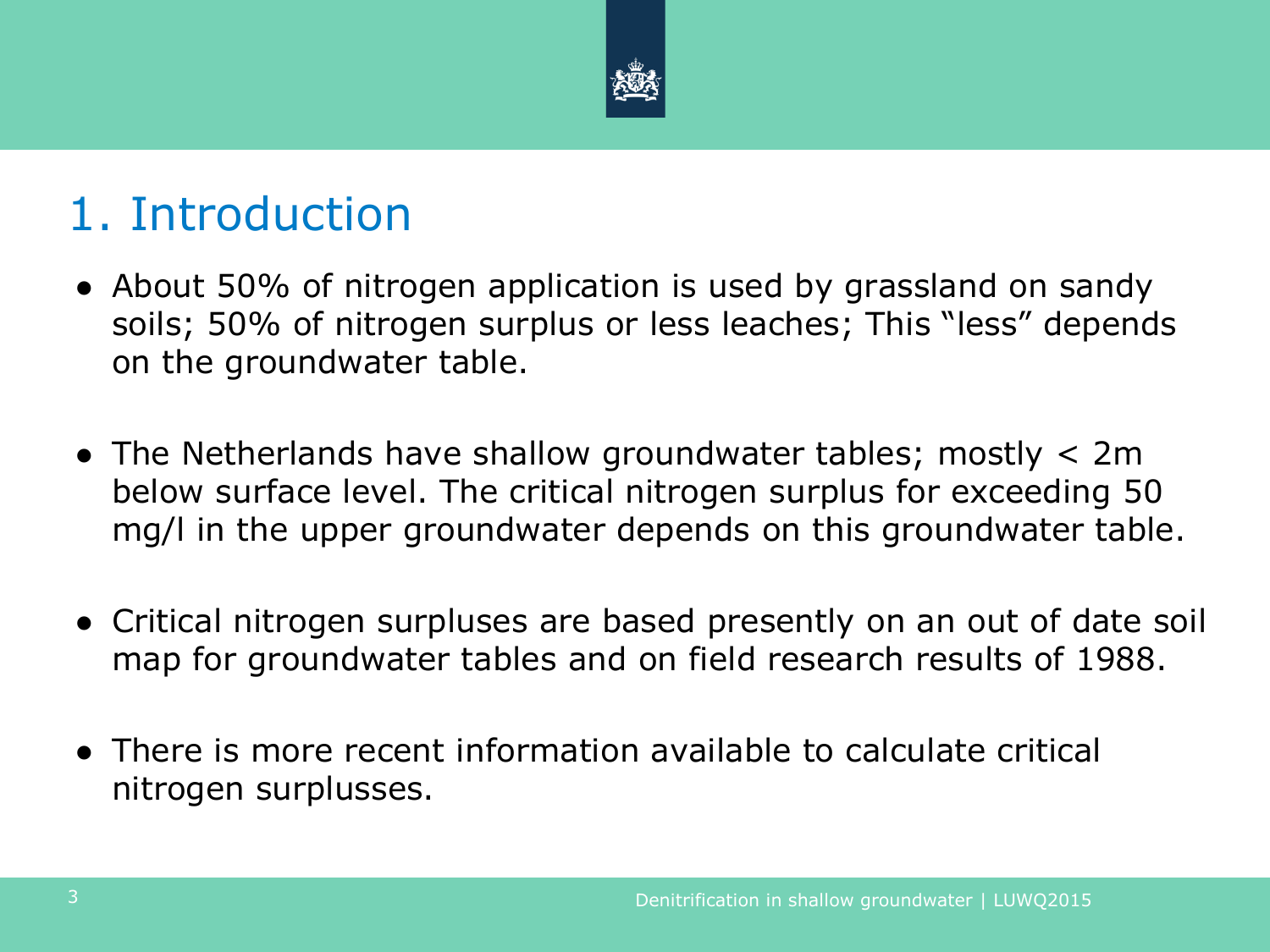

## Sampling uppermost meter of groundwater

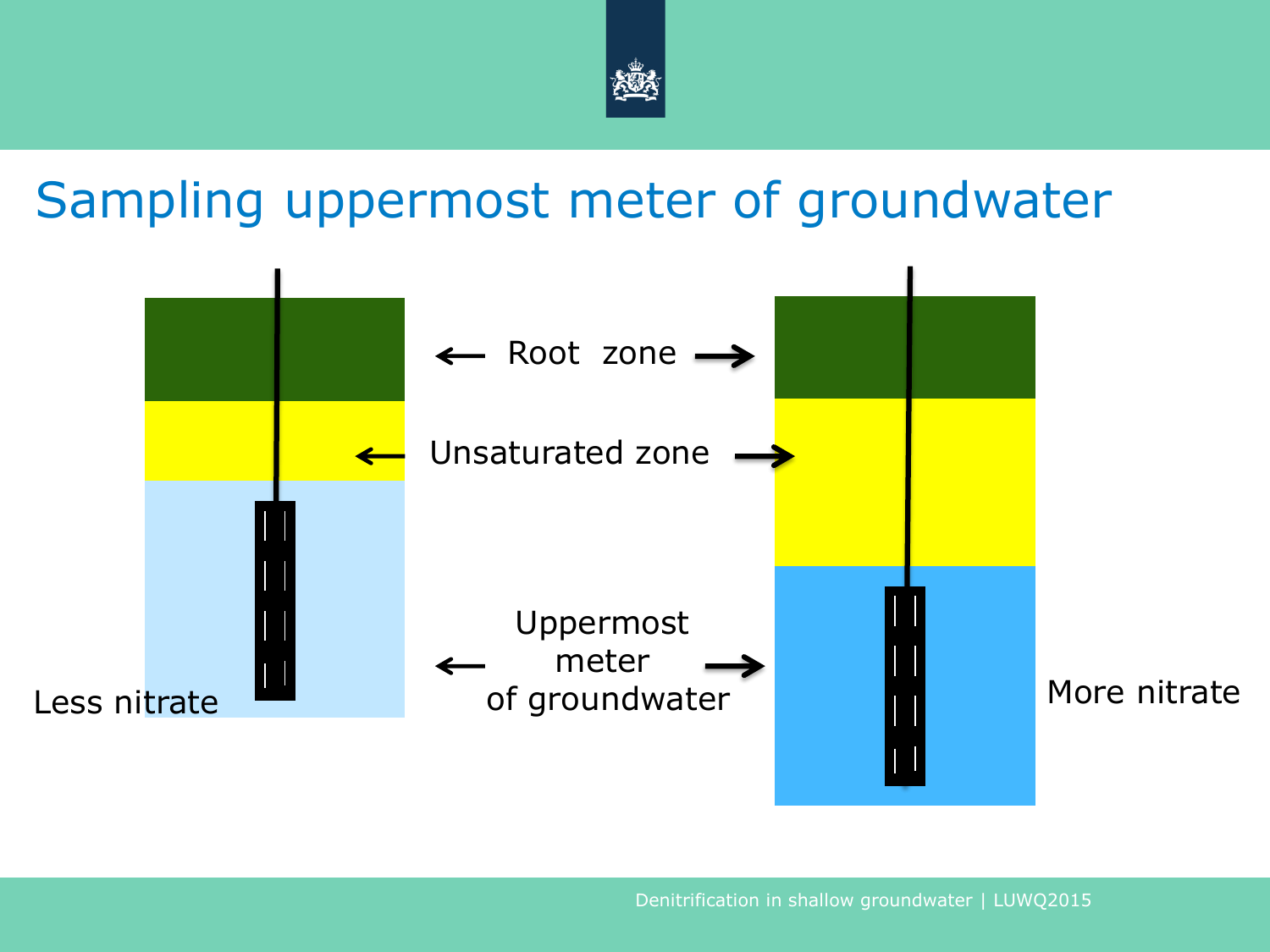

## Soil Drainage Class (SDC)

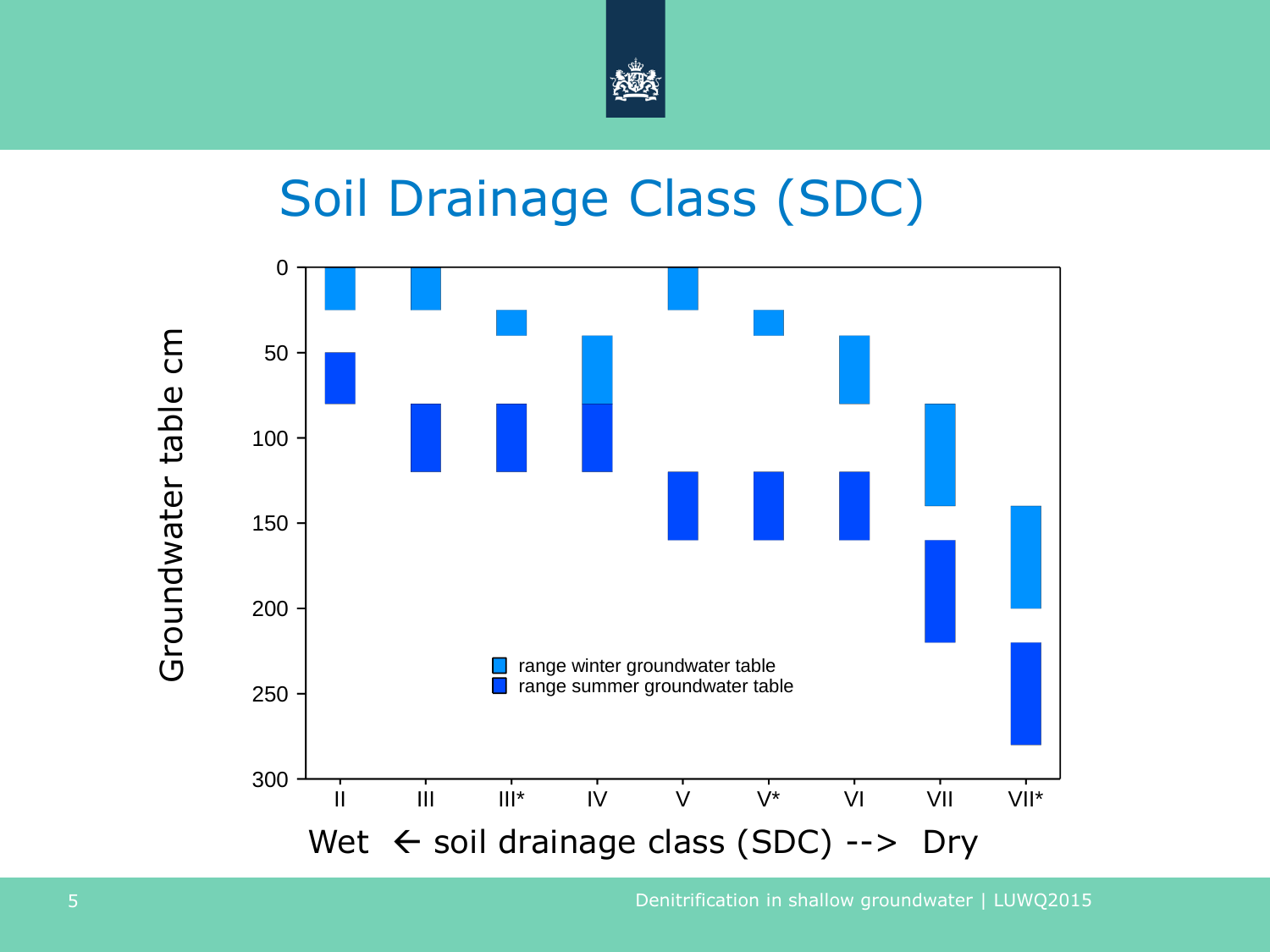

# Relative Nitrate Concentration (RNC) and SDC

#### $\text{RNC}[\text{SDC}_{\text{i}}] = \text{NO}_{3}[\text{SDC}_{\text{i}}] / \text{NO}_{3}[\text{SDC}_{\text{VII}*}]$



Denitrification in shallow groundwater | LUWQ2015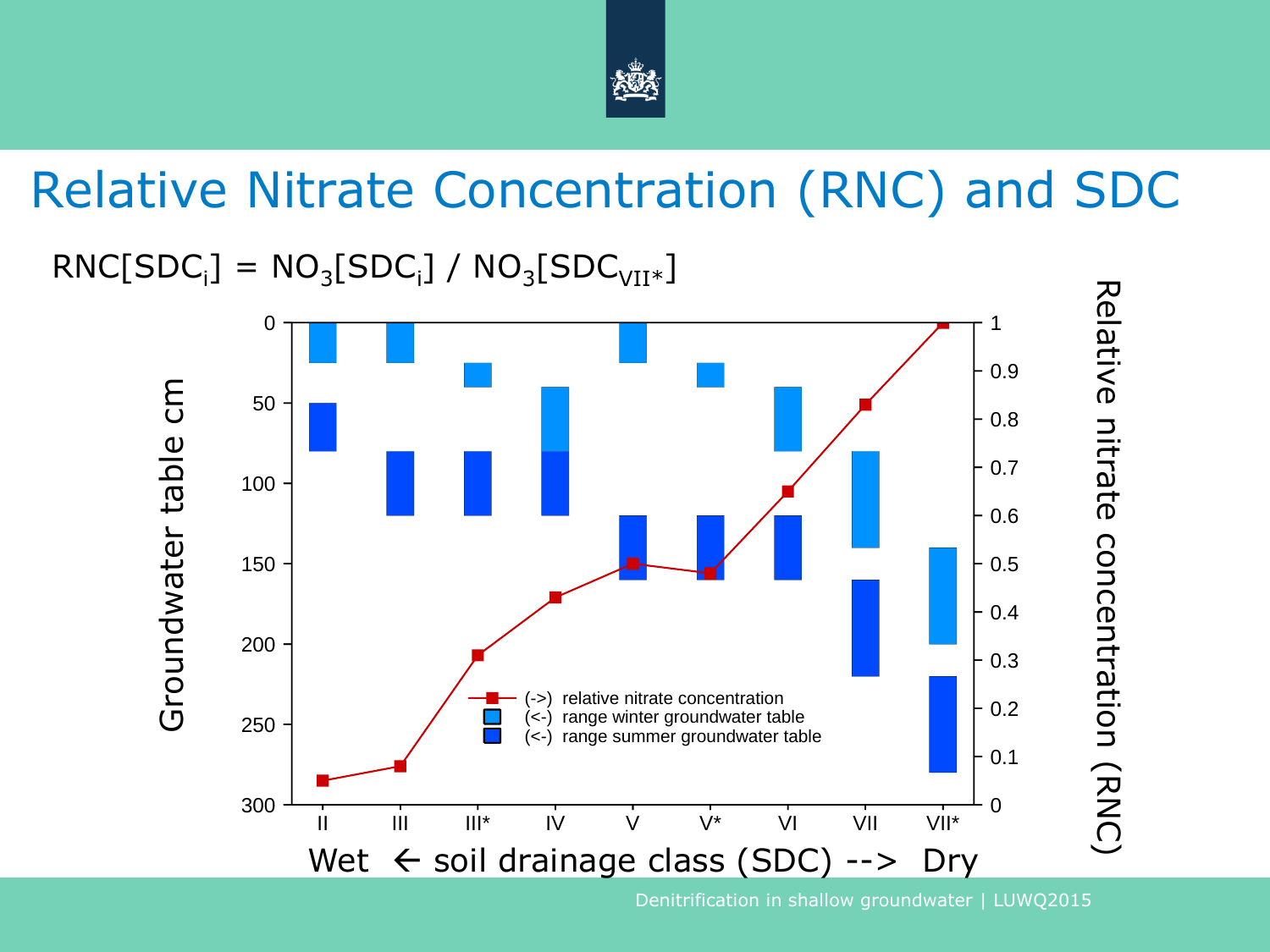

# 2. Research goal

#### *We want to show that:* RNCs of 1988 cannot be applied with soil map SDCs because present groundwater tables are lower

than indicated by the soil map SDCs

#### *Stated otherwise:*

Nitrate concentrations calculated with soil map SDCs and 1988 RNCs will be lower than in reality.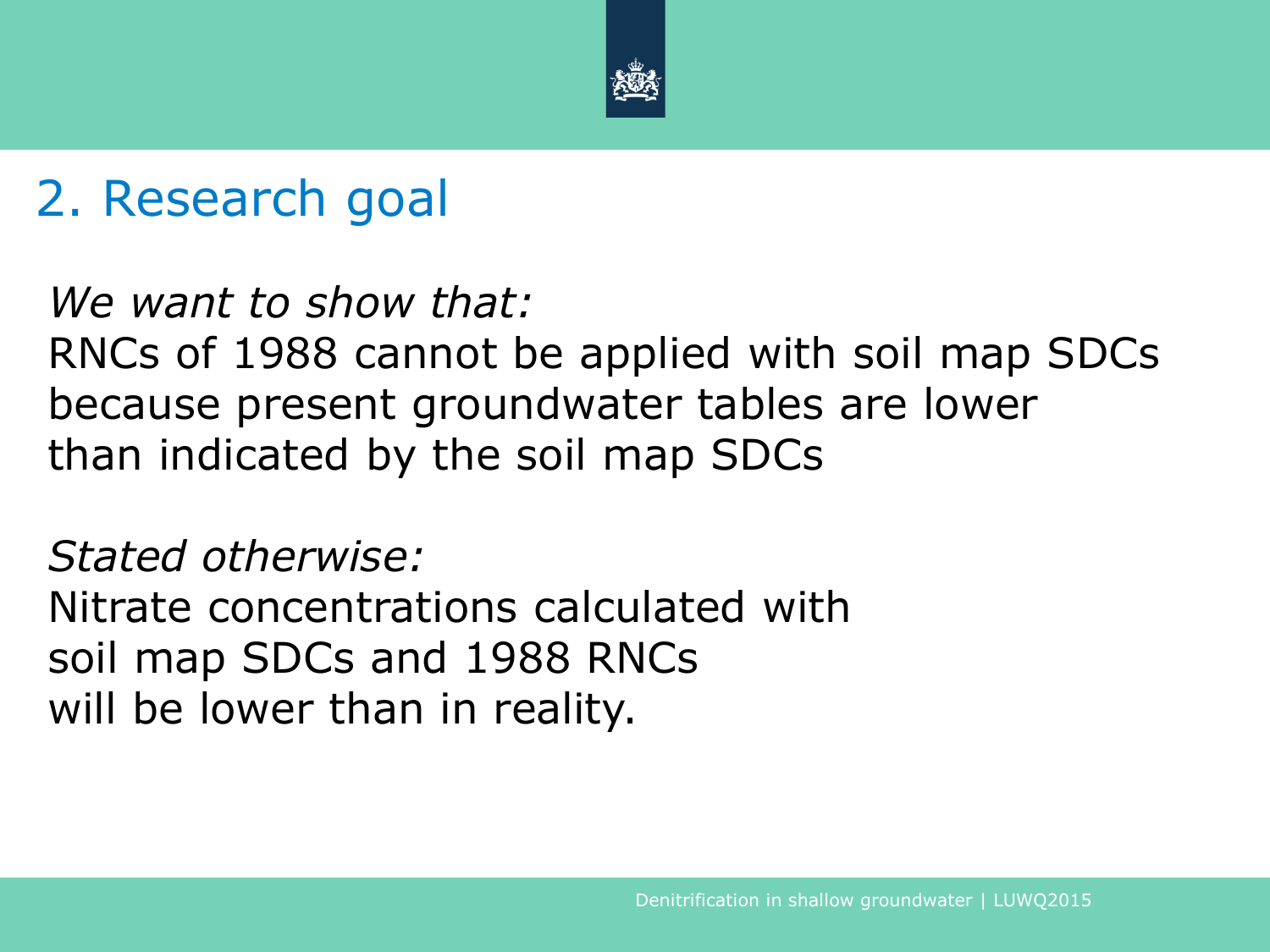

# 3. Available new data and modelling

#### Data

334 dairy farms which were sampled 1913 times totally, during 1992-2014

### Modelling (statistical approach)

*Dependant variable* : Nitrate (measured)\* groundwater recharge (calculated)

*Independent variables*: Sampling year, sampling month, SDC

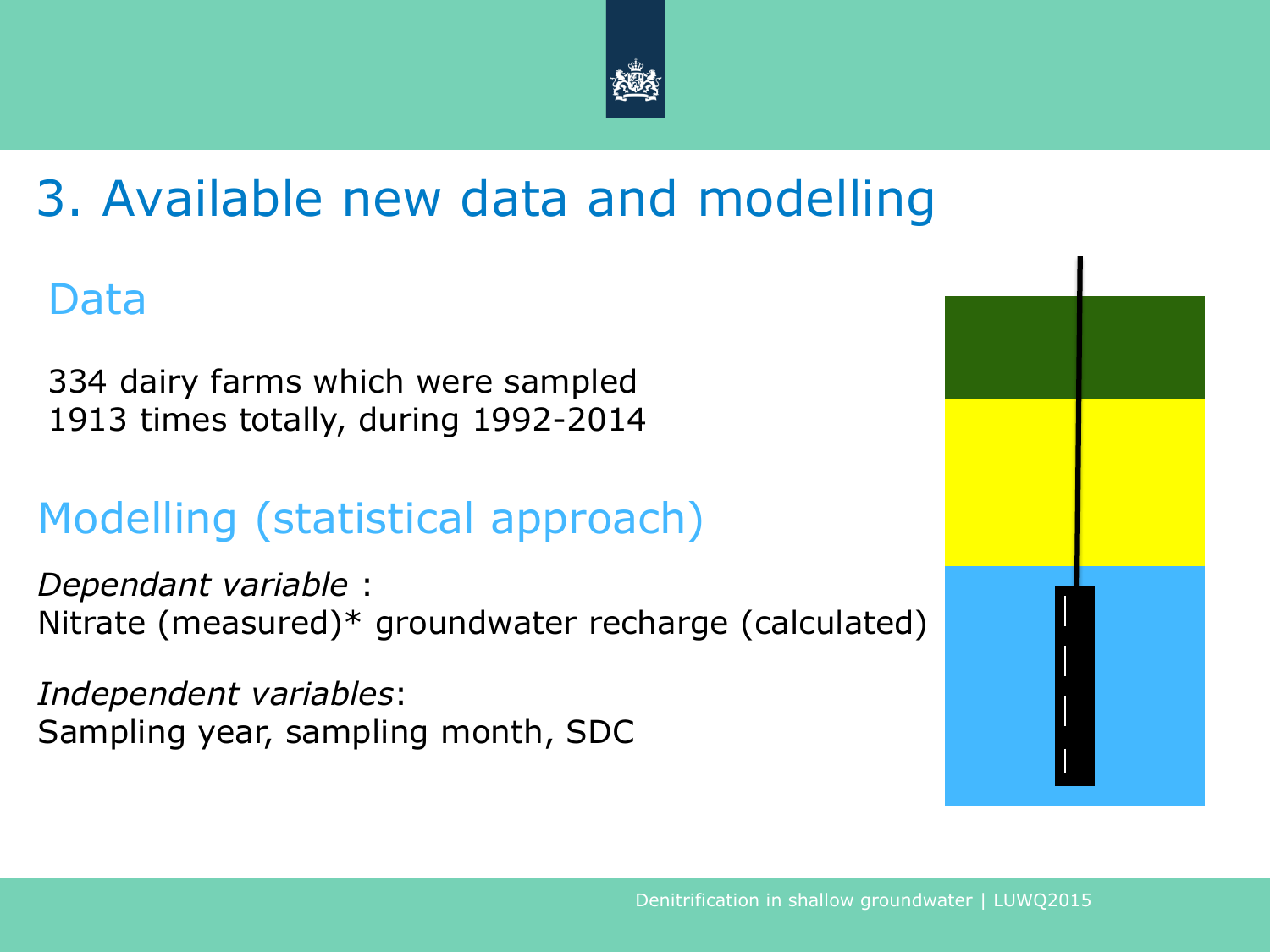

## 4. Limitations for comparison

- 1. 1988: only grassland was sampled on dairy farms Now: both grassland and silage maize ( $\approx$ 20%) are sampled
- 2. 1988: grazing N and N application was known per SDC Now: we must assume that there is no relation between SDC, grazing and N-application
- 3. 1988: each groundwater sample could be related to field SDC Now: groundwater samples are farm mean samples, which can only be related to a distribution of map SDCs and not to an individual field SDC. Because of map-errors effects of SDC on nitrate is less.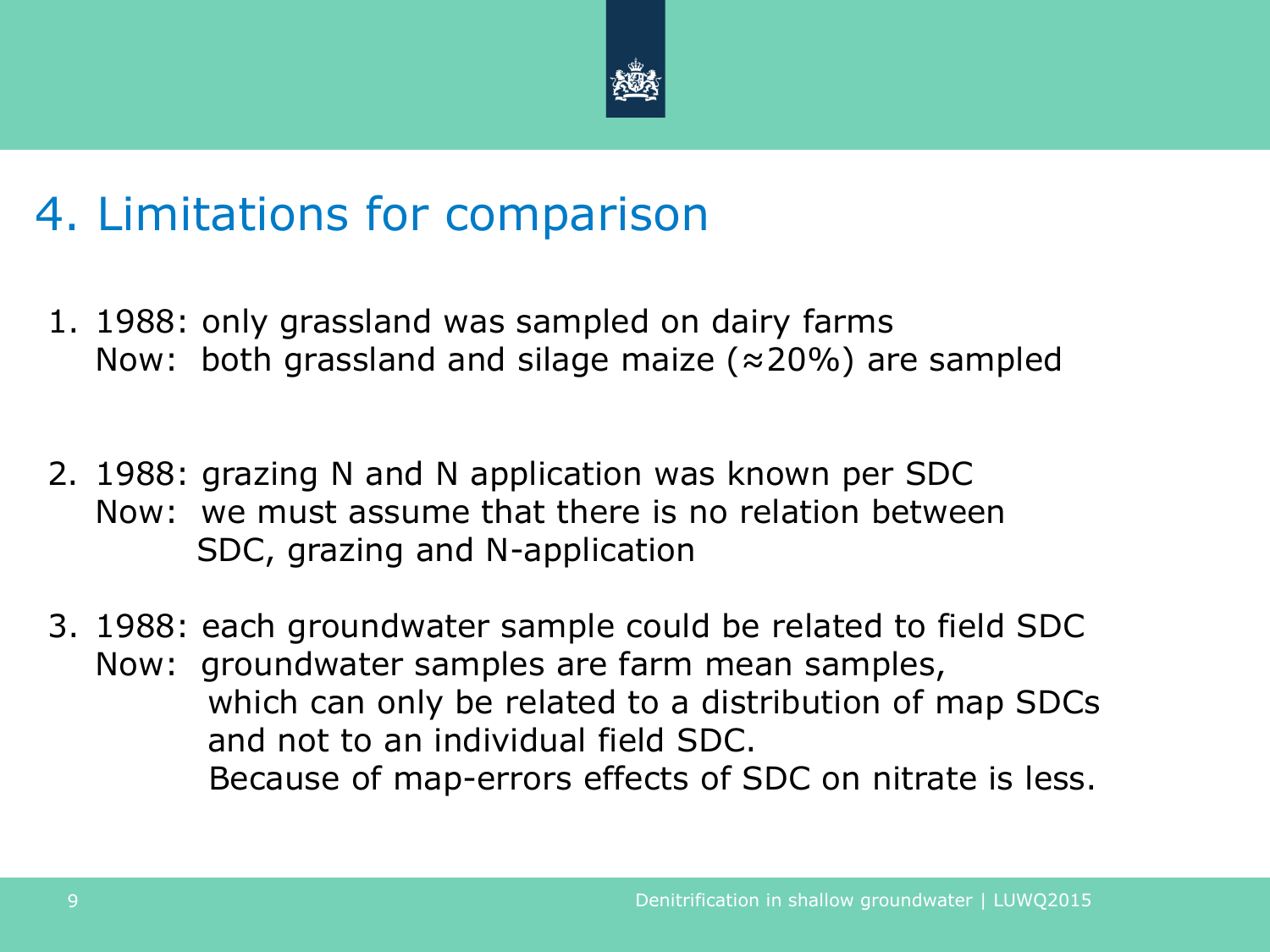

## Clustering soil drainage classes (SDCc)



Denitrification in shallow groundwater | LUWQ2015

Relative nitrate concentration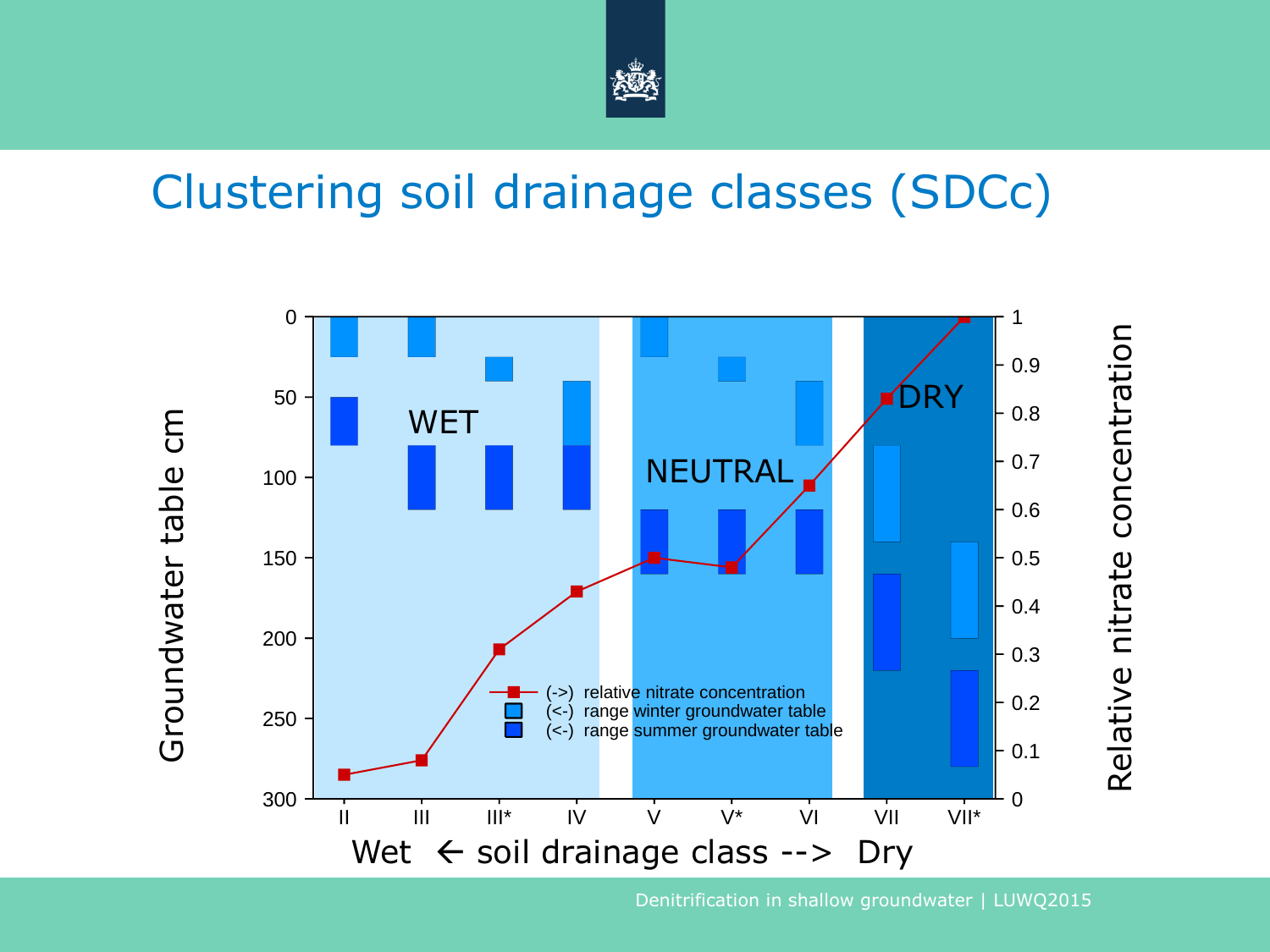

#### 5. Results: Annual Nitrate concentrations per clustered SDC

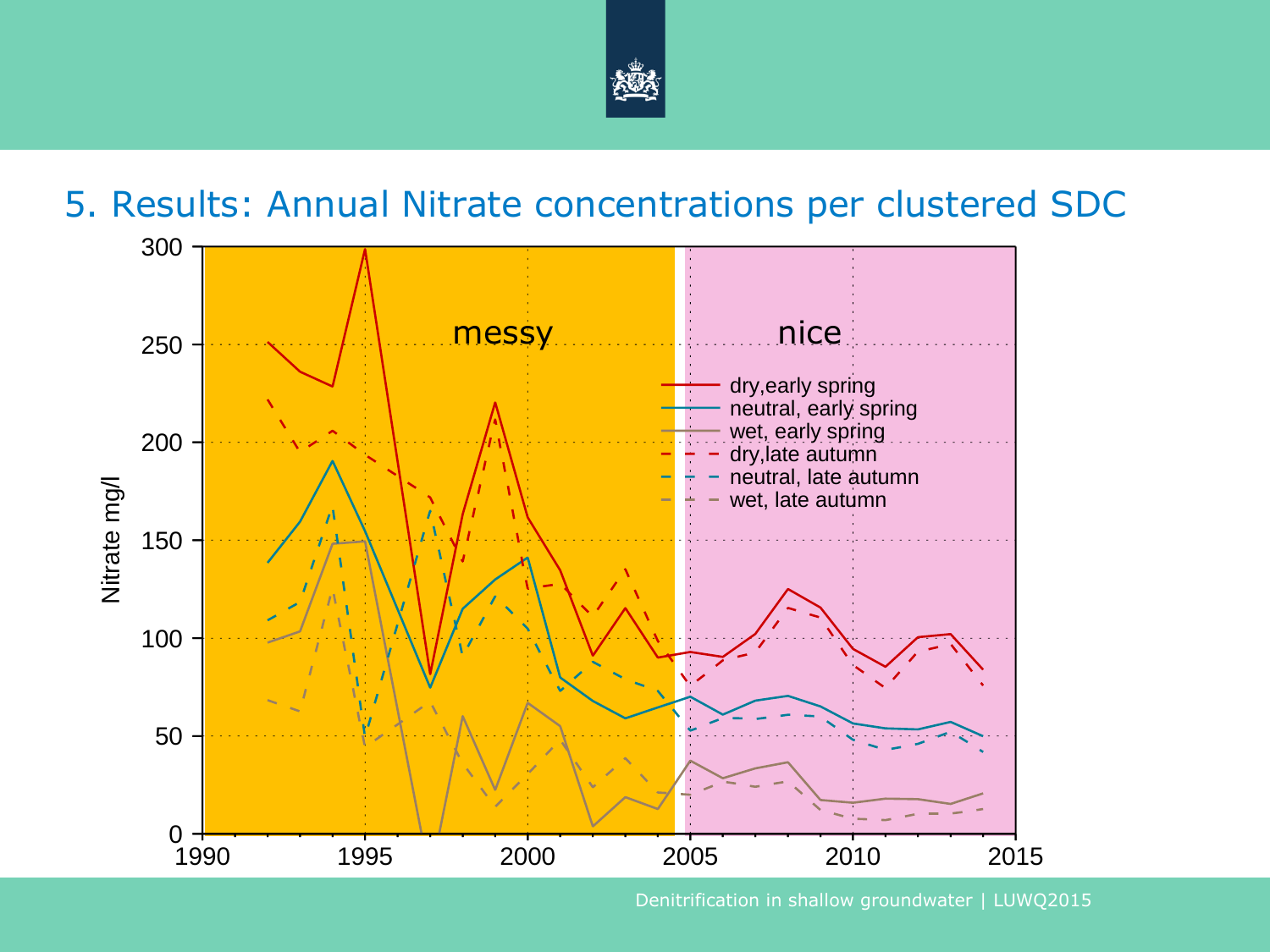

# Nitrate concentration per SDCc and period



Denitrification in shallow groundwater | LUWQ; september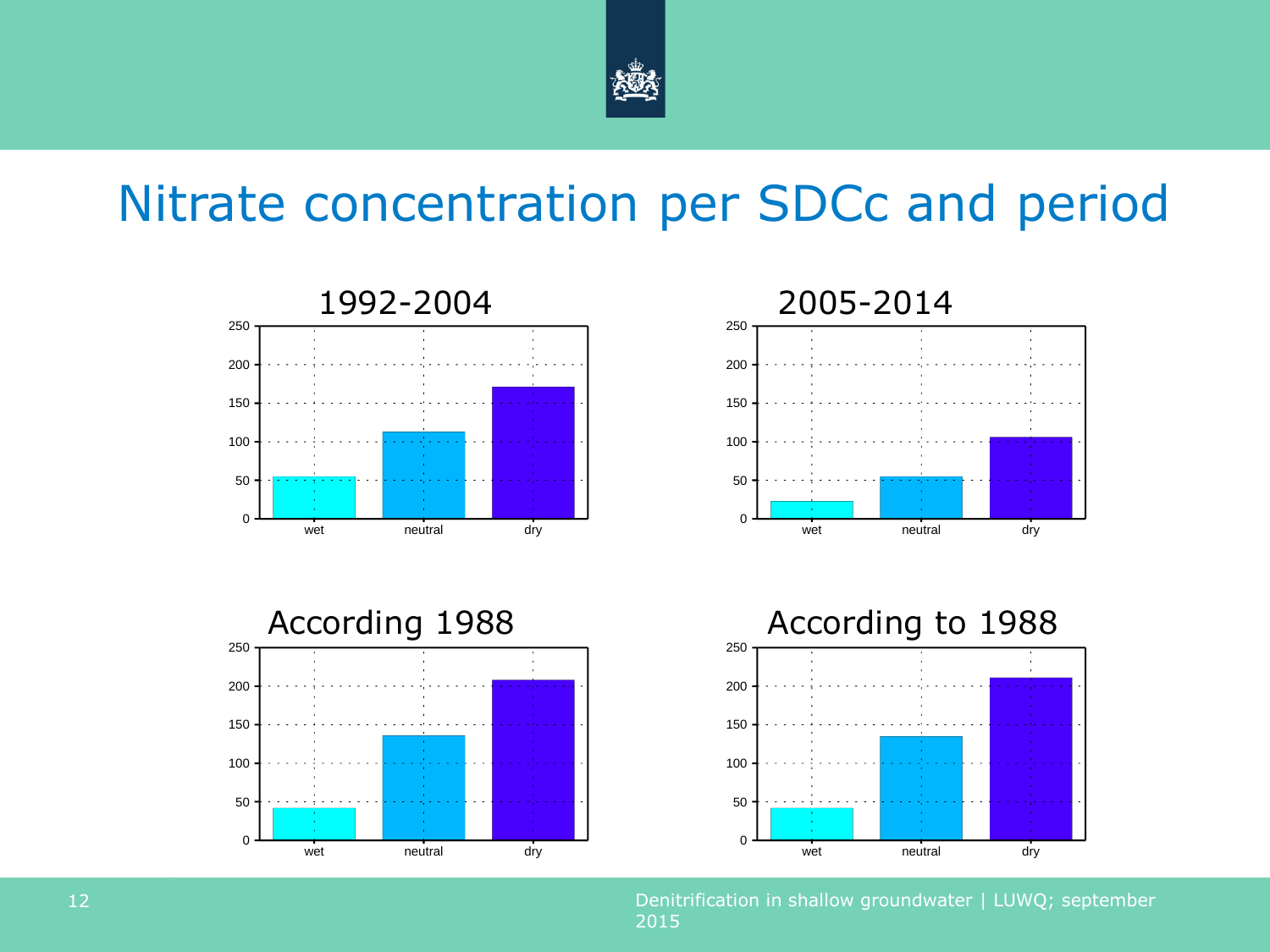

### Relative nitrate concentrations (RNCs) for SDCc

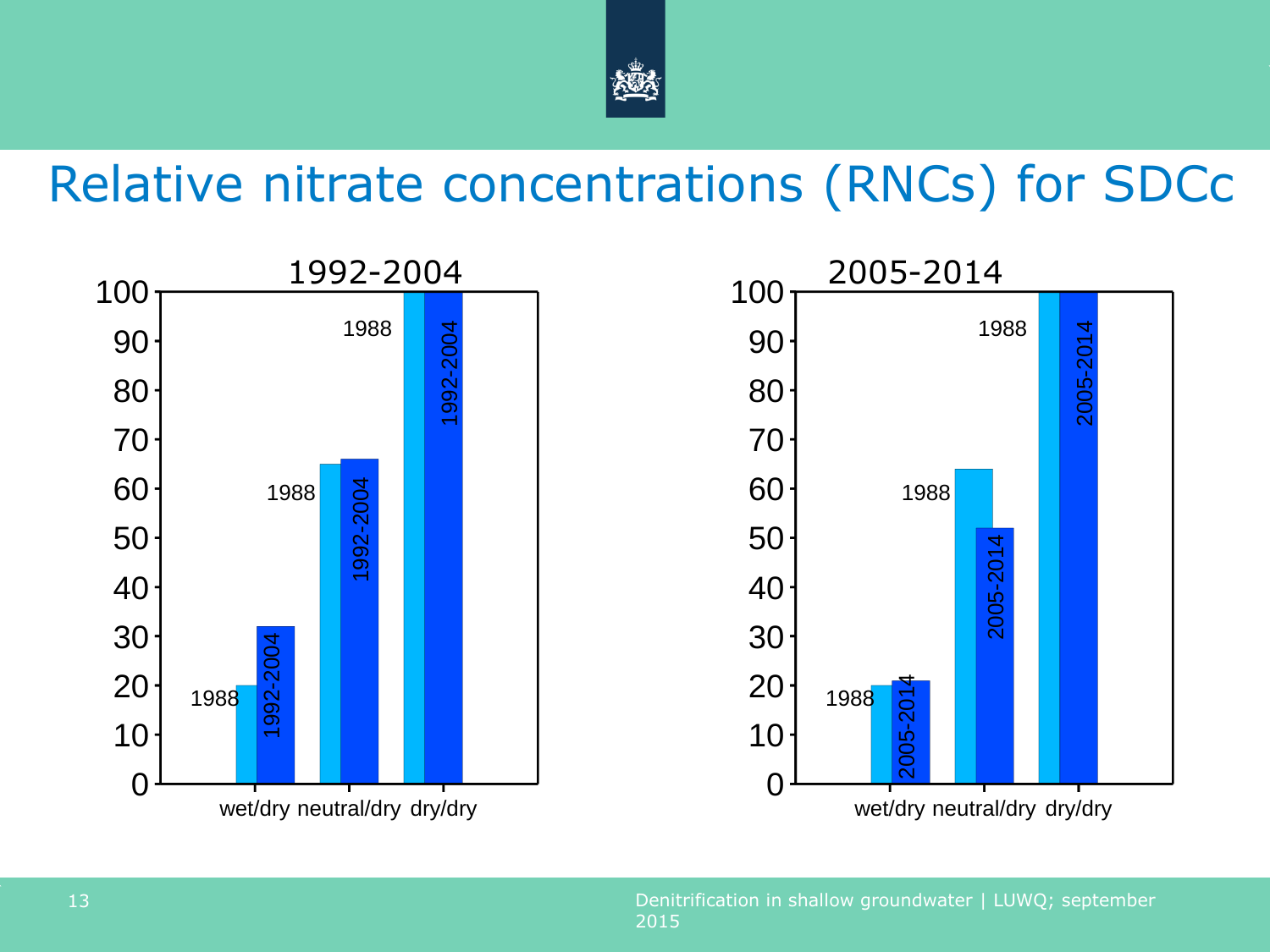

# 6. Conclusions

#### Nitrate leaching can safely be calculated with soil map SDCs and 1988 RNCs

There are no reasons found to criticise the application of the 1988 RNCs with out of date soil map SDCs

Nitrate concentrations calculated with soil map SDCs and 1988 RNCs will not be lower than in reality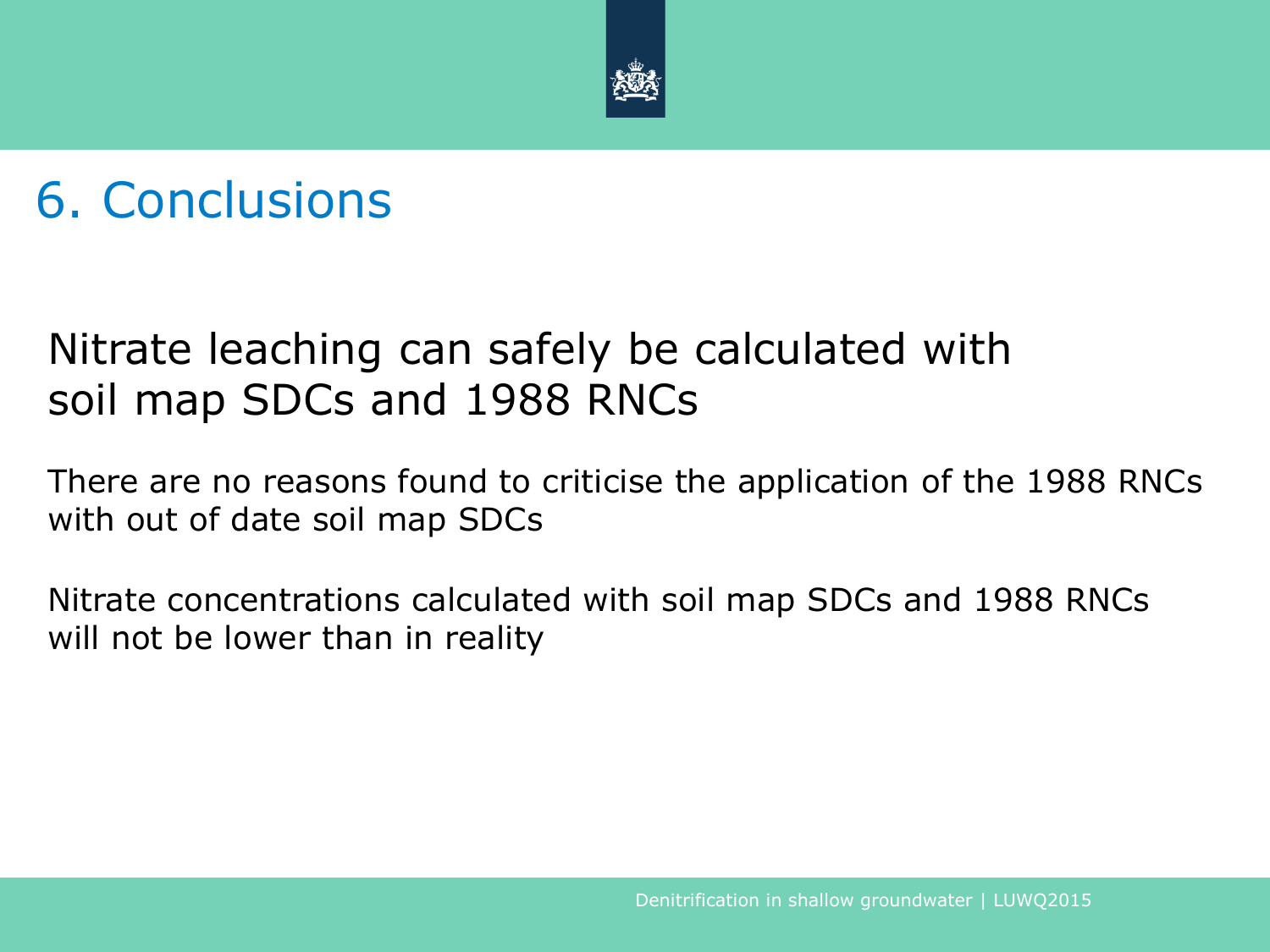

### Alternative hypothesis:

Concept of relative differences in nitrate leaching between soil-drainage classes is not valid.

Denitrification per soil drainage class decreases less than nitreate leaching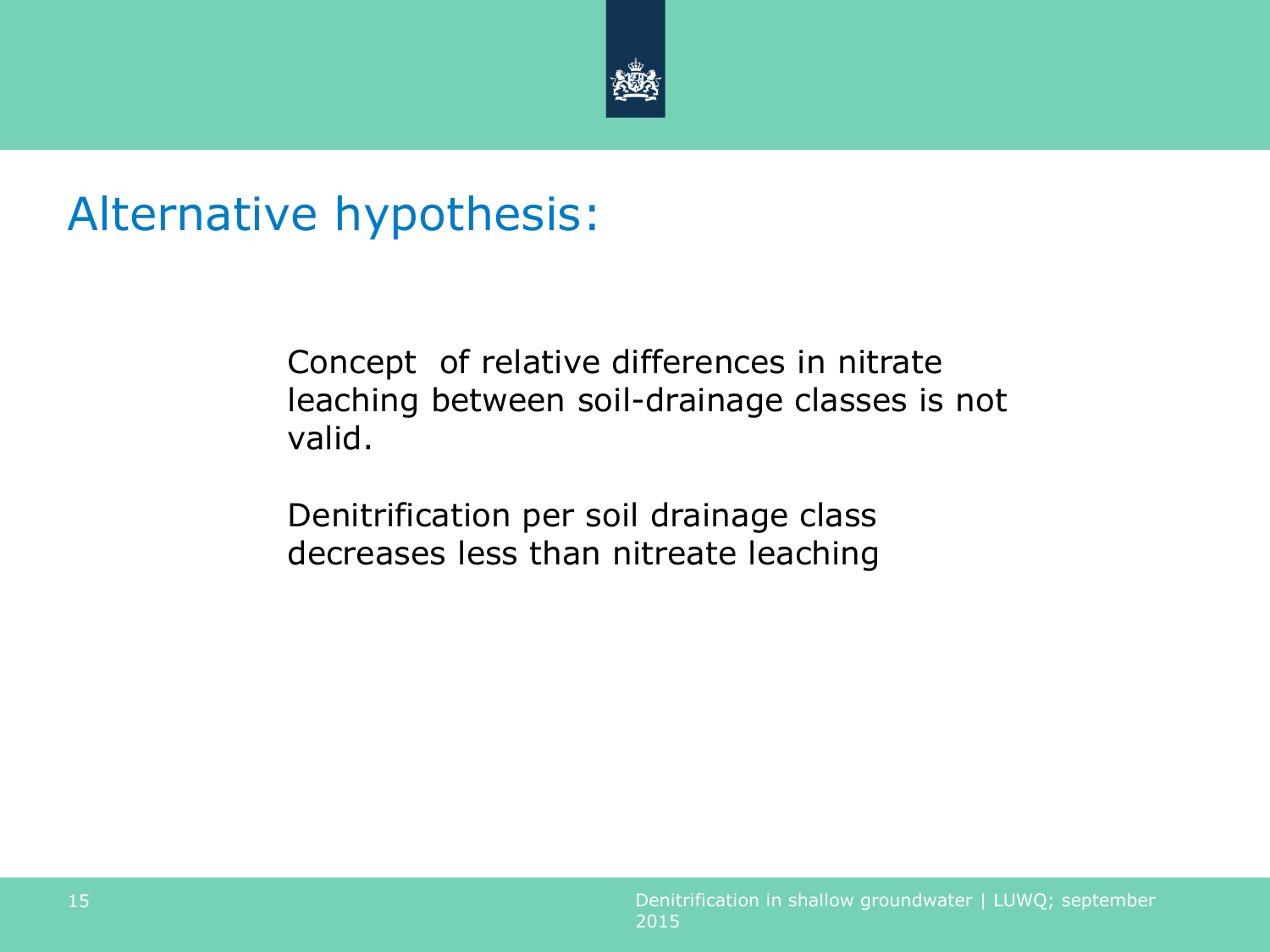

# Nitrate concentration per SDC per period

| <b>SDC</b>         | Wet | <b>Neutral</b> | Dry |
|--------------------|-----|----------------|-----|
| Period             |     |                |     |
| 1992-2004          | 55  | 113            | 171 |
| According to 1988* | 42  | 136            | 208 |
| 2004-2015          | 23  | 55             | 106 |
| According to 1988* | 42  | 135            | 211 |

\* Calculated with 1988 mean nitrate concentrations per SDC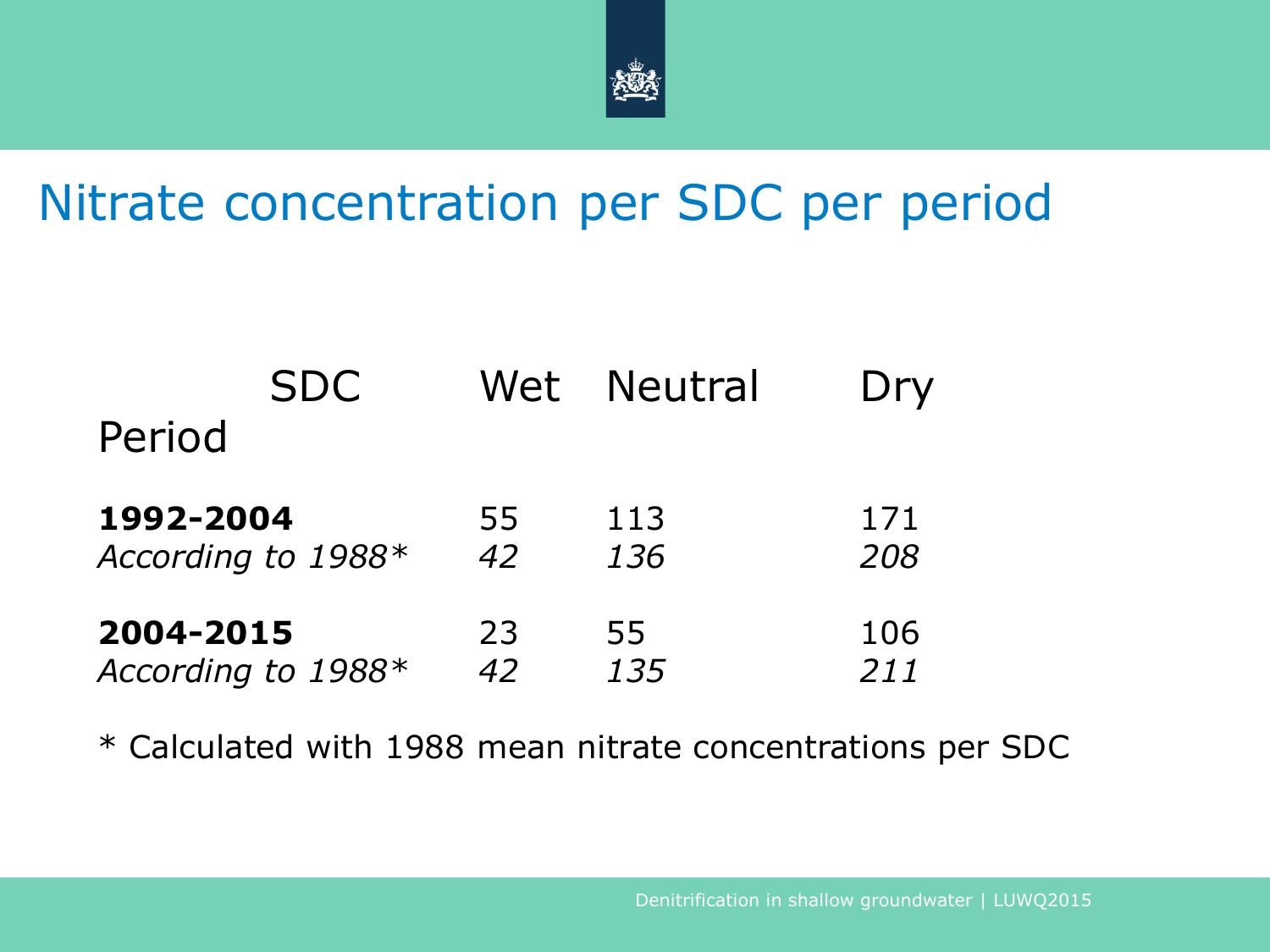

# Nitrate Leaching Ratios per SDCc and per period

#### **Nitrate Leaching Ratios**

| <b>Period</b> | <b>Wet/Dry</b><br><b>Now</b> | 1988 | <b>Neutral/Dry</b><br><b>Now</b> | 1988 |
|---------------|------------------------------|------|----------------------------------|------|
| 1992-2004     | $32\%$ (5)                   | 20%  | $66\%$ (6)                       | 65%  |
| 2005-2014     | $21\%$ (4)                   | 20%  | $52\%$ (5)                       | 64%  |